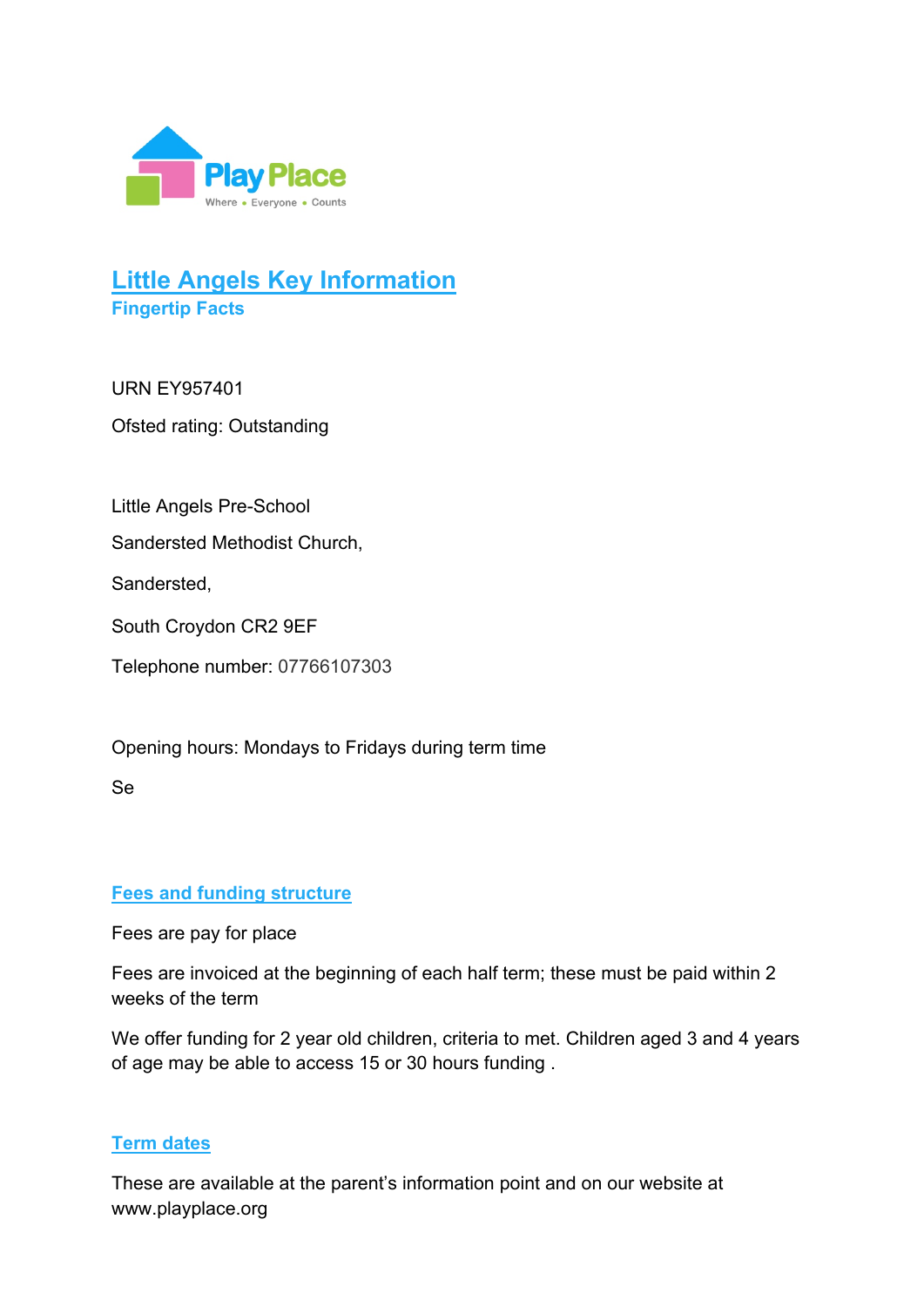### **Lunches and snacks**

Name labelled lunch boxes and drinks must be placed in the kitchen

Fruit such as grapes and bananas should be cut in half and into small pieces

We have a no nut policy, please be aware that some foods contain hidden nut Ingredients.

We encourage healthy eating

We are happy to discuss dietary needs and requirements

#### **Car parking**

Our car park can become very busy particularly at end of sessions and around 3pm due to school parents and church users. Please be mindful of this and ensure you leave enough time to allow the collection of your child on time.

## **The early days at Little Angels**

Staff will be on hand to support you and your child as they start their journey with us. We will be there to help settle your child. There will be opportunity for parents to meet their child's keyworker and have time to share information.

#### **Items to provide**

A photograph of your child for their peg and a photograph of family members.

Nappies/pull ups/wipes and creams to be applied

Bottle/beaker/cup for drinking (labelled)

Spare change of clothes (labelled)

Flannel and sleep sheet/blanket (labelled where required)

Seasonal- sun hats and lotions/welly boots coats gloves (labelled)

Jacket/cardigan/fleece for daily use to wear for outdoor play (labelled)

## **Safeguarding**